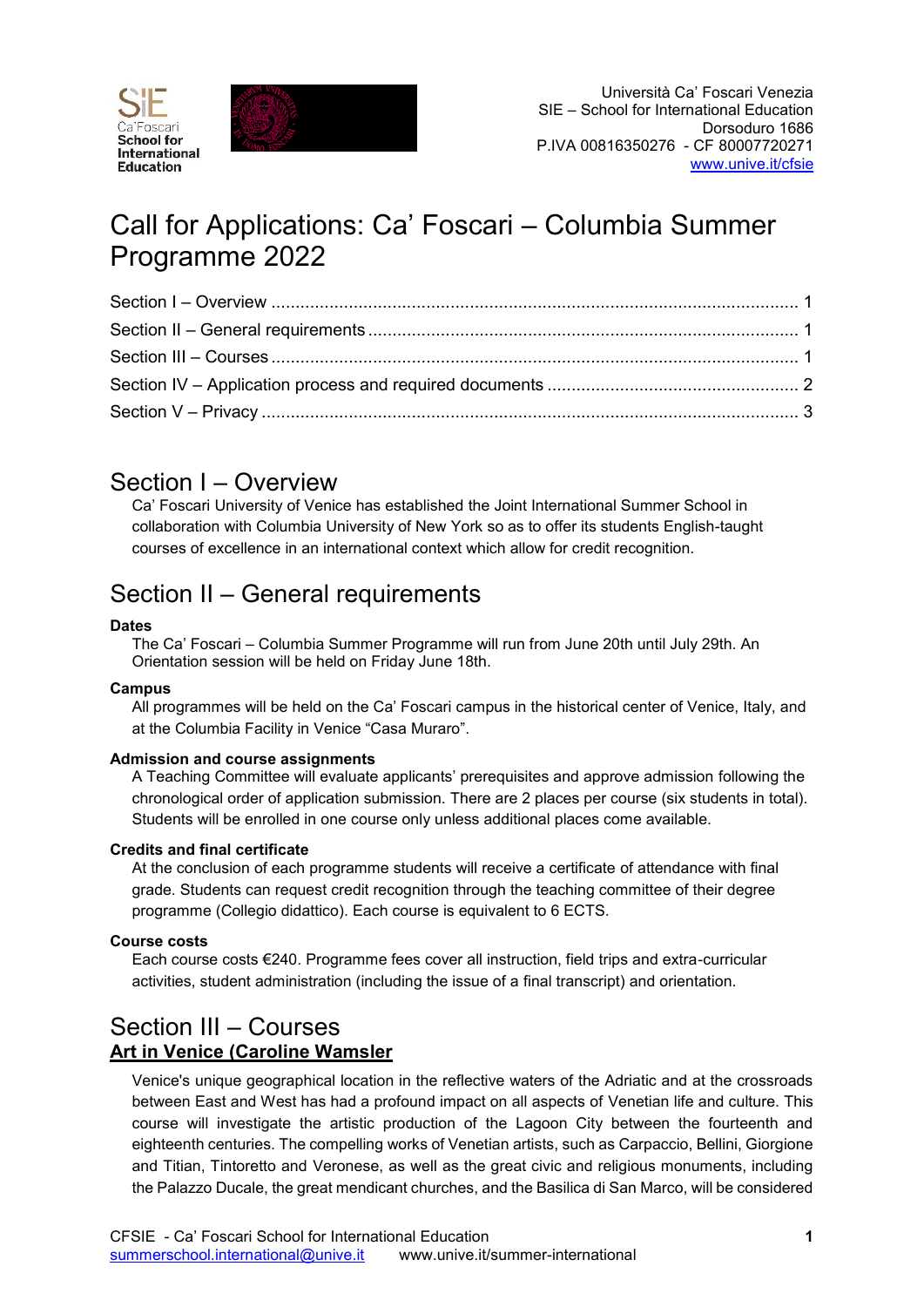in light of the sophisticated political and social systems of the Venetian Republic. Issues such as the development of the distinctive urban fabric, the invention of a civic iconography, the role of the artist, and the Venetian workshop practices, as well as the impact of the Islamic world, and private and corporate patronage, will be examined.

### **Venice in Modernity: Venice in film (Elizabeth Leake)**

This class will explore the city of Venice as it appears on screen and in real life. We'll watch films from such directors as Andrea Segre, Luchino Visconti and Silvio Soldini, then explore the city ourselves to experience first-hand its importance as the setting for so many cinematic masterpieces. We will also examine representations of Venice in order to identify forms of aesthetic modernism within the specifically Venetian context. How do these modernist narrations engage with their location—imagined or otherwise—in Venice and its environs? Is there such a thing as Venetian regional modernism, and what are its parameters? What are their relations to modernism's broader national iteration? What about Venice in Vegas? In California?

### **Contemporary Art and the Biennale (Alexander Alberro)**

This course introduces the relationship between contemporary artistic practices and this year's Venice Biennale. In addition to classroom meetings with PowerPoint presentations and seminar-style discussion, students will visit exhibition spaces located in the historical national pavilions of the Giardini (the Biennale gardens), the Arsenale (a sixteenth-century boatyard now used as a warehouse space to host sections of this contemporary art exhibition), and other temporary venues located throughout the city as we investigate not only the art but also the unique spaces in which we encounter it. Through this exciting event, we will explore connections between art and globalization, as well as the changing character and shape of this event over time, taking into account political and aesthetic shifts in Italy and beyond. We will consider the history of various countries' presence (and absence) at the Venice Biennale with a view toward how this biennale compares to other international contemporary art fairs such as those now held in Saõ Paulo, Istanbul, Havana, New York, Münster, and Kassel, and Kochi.

## <span id="page-1-0"></span>Section IV – Application process and required documents

#### **Requirements**

Students must be regularly enrolled in an undergraduate (Bachelor's) or graduate (Master's) degree at Ca' Foscari University of Venice as of January 31, 2022.

All students must have a certified minimum B2 level of English according to the CEFR (Common European Framework of Reference), or a document that shows one full year of study in the English language (either at high school or University level). Students enrolled in a Master's degree at Ca' Foscari do not need to provide a language certification for English.

Students must also have an above-average GPA, as follows:

- a) Students in their first year of an undergraduate degree ("corso di laurea") must have obtained 85/100 in the Italian high school finishing exam, "esame di stato"
- b) Students in their second or third year of an undergraduate degree ("corso di laurea") must have an arithmetic average (GPA) of no less than 26/30
- c) Students enrolled in their first year of a graduate degree ("magistrale") and who completed their undergraduate degree in the subject areas of economics, management, science or mathematics must have obtained a minimum of 100/110 in their Italian undergraduate degree